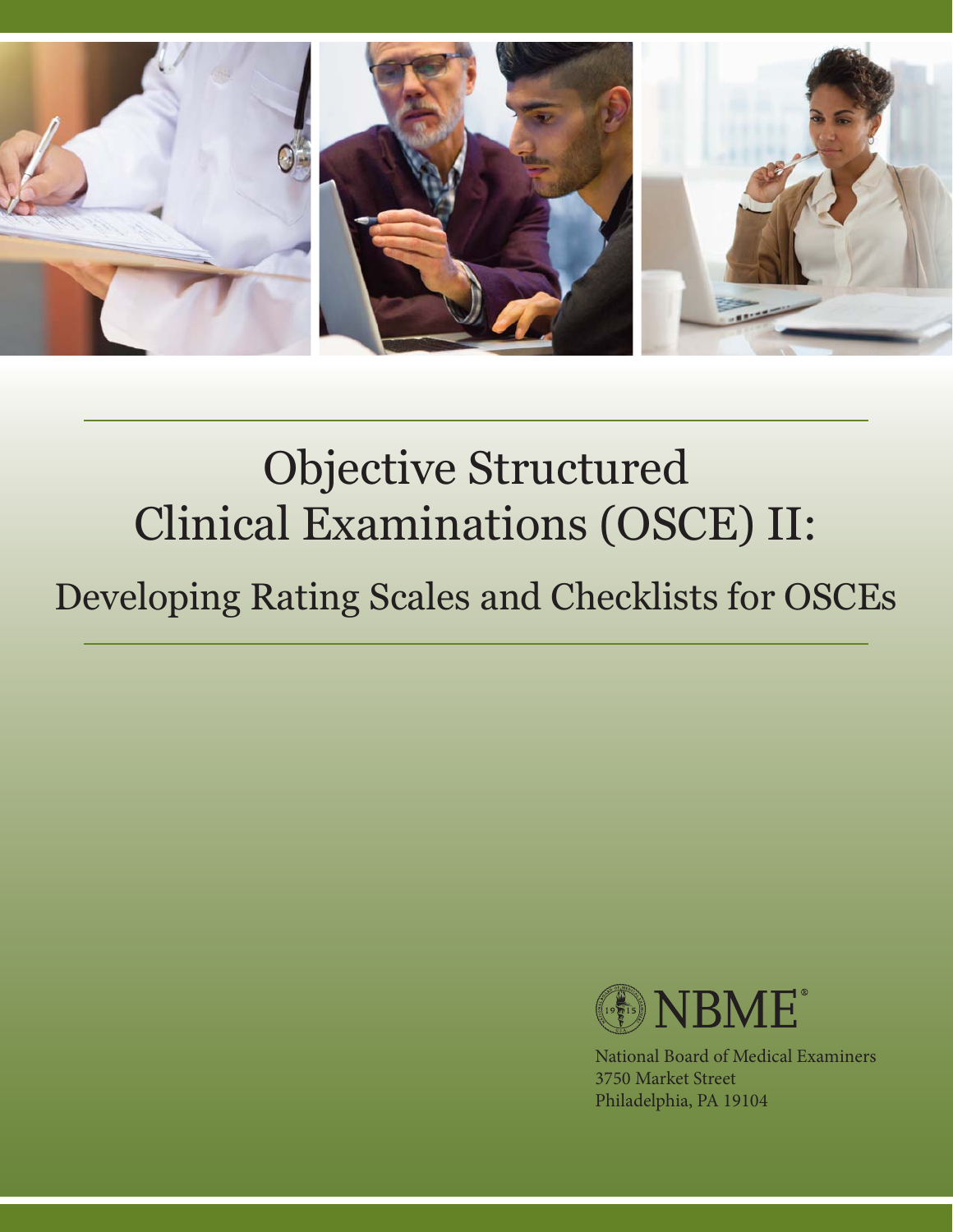Objective Structured Clinical Examinations (OSCE) II: Developing Rating Scales and Checklists for OSCEs

Copyright © 2019 National Boar d of Medical Examiners® (NBME®)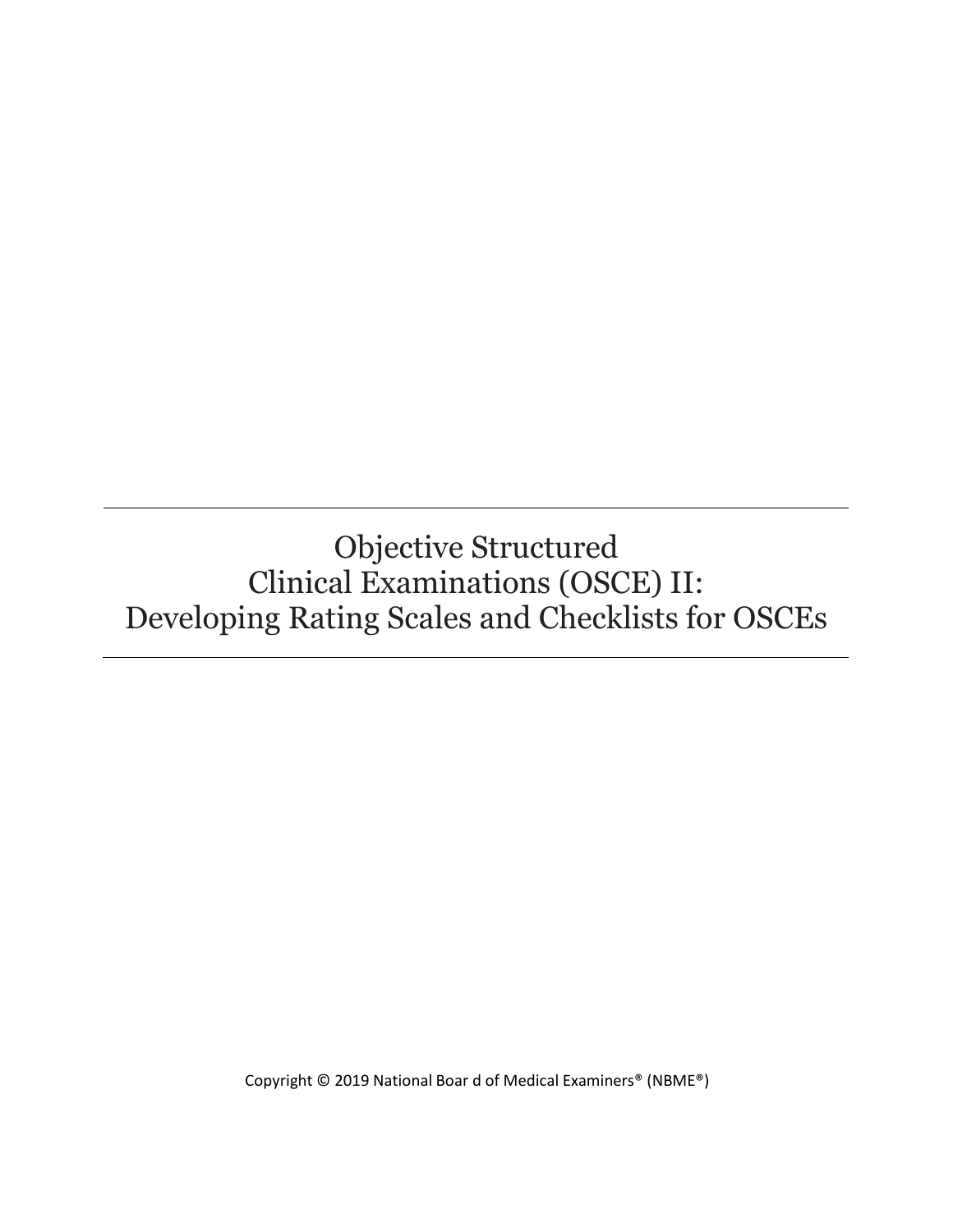#### **Developing Rating Scales and Checklists for OSCEs**

\_\_\_\_\_\_\_\_\_\_\_\_\_\_\_\_\_\_\_\_\_\_\_\_\_\_\_\_\_\_\_\_\_\_\_\_\_\_\_\_\_\_\_\_\_\_\_\_\_\_\_\_\_\_\_\_\_\_\_\_\_\_\_\_\_\_\_\_\_\_\_\_\_\_\_\_\_\_\_\_\_\_\_\_\_

#### **Lesson Objectives**

By the end of this lesson, you will be able to:

- Describe the differences between rating scales and checklists
- Identify scenarios in which rating scales and checklists might be used
- Explain the implications of scale choice on rater biases and other factors that impact scoring in an objective structured clinical examination (OSCE)
- Explain the implications of scale choice on the reliability and validity of an OSCE

#### **Key Terms**

A measurement scale is a scale used to quantify an activity, attitude, or ability. These scales may be used in surveys, educational assessments, psychological assessments, and many other venues. This lesson will focus on the use of different scales in the OSCE scenario.

A rubric is a guideline for scoring each element on a measurement scale.

The following example OSCE will be used throughout this lesson to illustrate concepts and computations: A clerkship would like to administer a standardized patient (SP)-based OSCE observed by trained raters. The goal is to have a single rater for each station assess each student on verbal communication skills and history-taking skills.

## Example OSCE Design



Measures of interest measured by each rater:

- Verbal communication skills
- History-taking skills

Verbal communication is defined here as the ability of the student to use the spoken word to gather information from and share information with the standardized patient, while demonstrating a professional manner.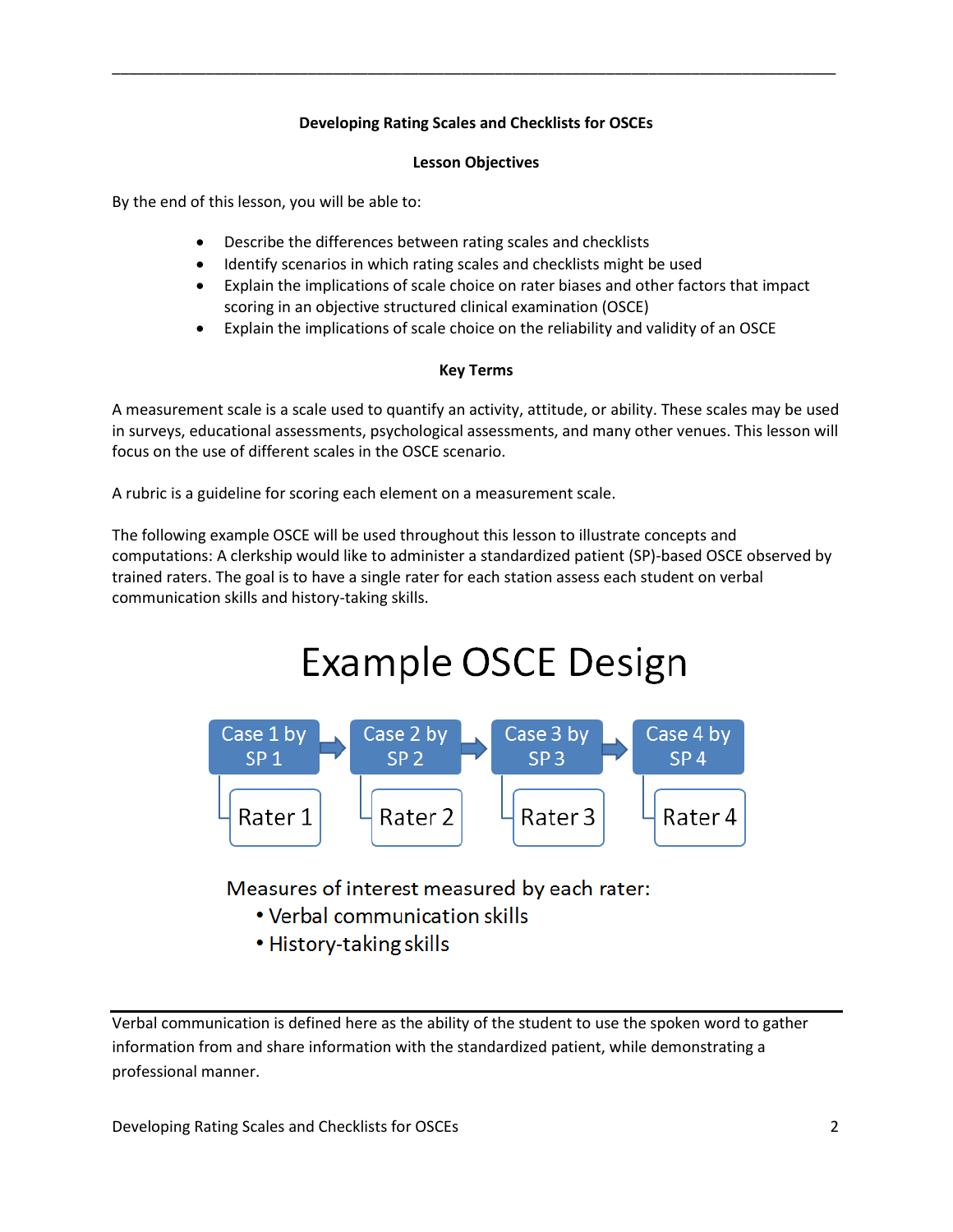History-taking is defined here as the skill of the student to obtain relevant clinical information (eg, reason for the office visit, medical background, family history) from the standardized patient via an interview.

#### **Rating Scales**

\_\_\_\_\_\_\_\_\_\_\_\_\_\_\_\_\_\_\_\_\_\_\_\_\_\_\_\_\_\_\_\_\_\_\_\_\_\_\_\_\_\_\_\_\_\_\_\_\_\_\_\_\_\_\_\_\_\_\_\_\_\_\_\_\_\_\_\_\_\_\_\_\_\_\_\_\_\_\_\_\_\_\_\_\_

A rating scale is a measurement scale that has a defined rubric. A rating scale allows raters to quantify a variety of skills often assessed during OSCEs, including complex, interrelated, or noncognitive skills. While rating scales can be used to quantify subtle aspects of performance, the scale may be relatively objective or subjective depending on the scale design and training level of raters.

The first step in developing a rating scale is to determine the question the scale is meant to answer. The following are examples of questions on which we could base a rating scale related to verbal communication skills:

- Overall, how satisfactory are this student's verbal communication skills?
- What is the overall readiness of this student to progress to the next stage of education?
- Compared to other third-year students, how are this student's verbal communication skills?

The next step in developing a rating scale is to select the appropriate format for the scale, given what you want to measure. Two of the most common rating scale formats are:

- Likert-type scales
- Behaviorally anchored rating scales (BARS)

Likert-type scales are typically used for measuring attitudes or beliefs among raters, or for capturing global statements using a symmetric, bipolar rating continuum. Likert-type ratings make the assumption that all points are equidistant; eg, the distance between "strongly agree" and "agree" is the same as between "disagree" and "strongly disagree." An example follows:

### **Example Likert Scale**

"This student demonstrates acceptable communication skills for a third-year student."

|                                                                                       | <b>Completely</b><br>disagree | Somewhat<br>disagree | <b>Neither</b><br>agree nor<br>disagree | Somewhat<br>agree | Completely<br>agree |
|---------------------------------------------------------------------------------------|-------------------------------|----------------------|-----------------------------------------|-------------------|---------------------|
| This student demonstrates acceptable communication<br>skills for a third-year student |                               | $\Omega$             | $\circ$                                 |                   | Ο                   |
|                                                                                       |                               |                      |                                         |                   |                     |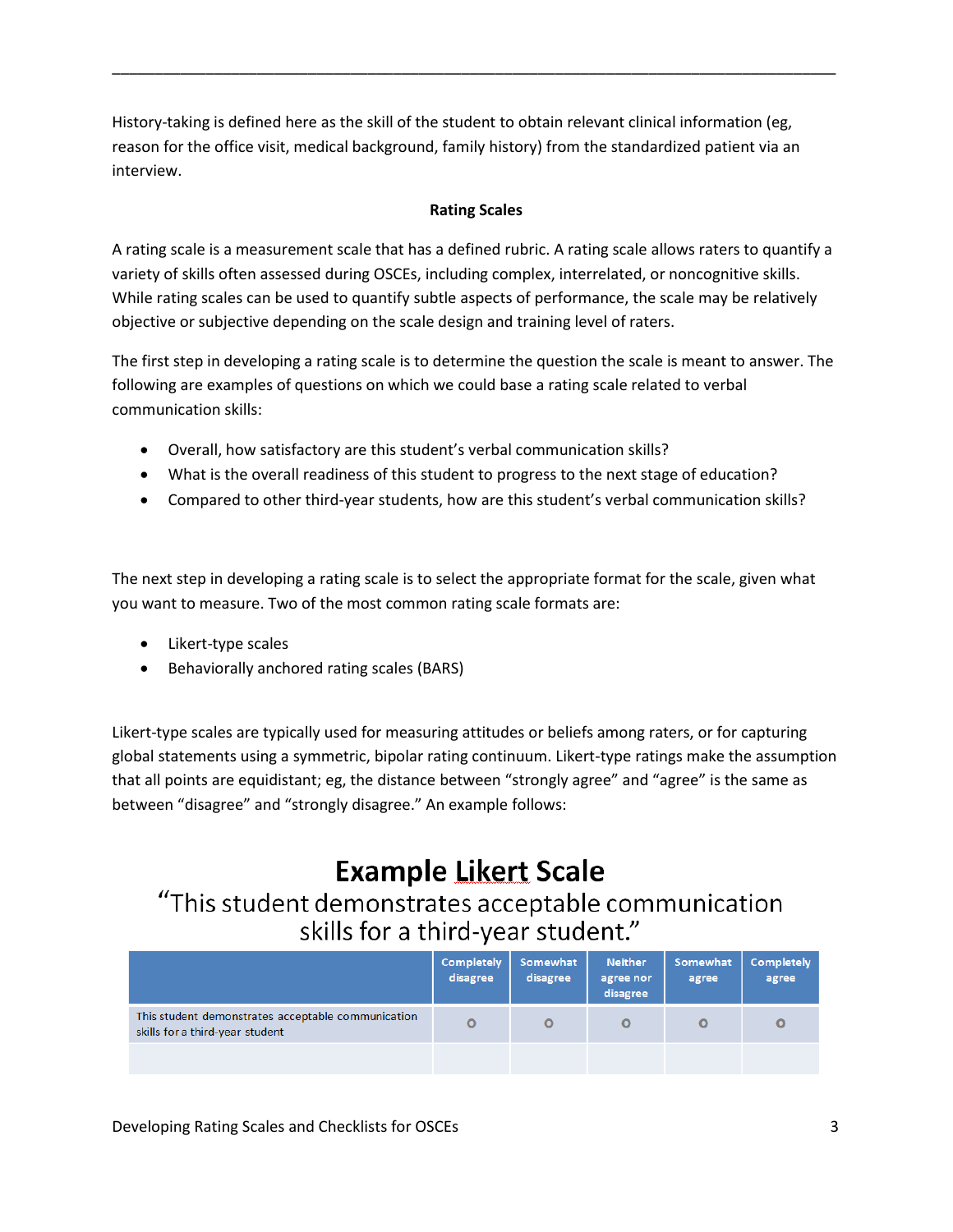BARS are a type of Likert scale, but behavior anchors are provided for each scoring point. Thus, BARS items are suited for measuring traits among examinees. On an anchored scale, students are rated according to where their performance lies along a continuum that is defined, or anchored, by specific levels of behaviors or actions. An example follows:

\_\_\_\_\_\_\_\_\_\_\_\_\_\_\_\_\_\_\_\_\_\_\_\_\_\_\_\_\_\_\_\_\_\_\_\_\_\_\_\_\_\_\_\_\_\_\_\_\_\_\_\_\_\_\_\_\_\_\_\_\_\_\_\_\_\_\_\_\_\_\_\_\_\_\_\_\_\_\_\_\_\_\_\_\_

#### **Example BARS** "Please indicate the rating for this student's verbal communication skills"

| Poor             | . Interrupts the patient more than twice<br>. Excessive use of jargon with no explanations given<br>. Never uses open-ended questions |
|------------------|---------------------------------------------------------------------------------------------------------------------------------------|
| Fair             | . Interrupts the patient twice<br>. Uses jargon often, sometimes without explanation<br>• Rarely uses open-ended questions            |
| Good             | . Interrupts the patient once<br>. Uses jargon at times, but always with explanation<br>• Asks one open-ended question                |
| <b>Excellent</b> | • Does not interrupt the patient<br>. Rarely uses jargon, and always with explanation<br>• Asks open-ended questions more than once   |

Anchored scales require users to be trained to recognize behavioral distinctions along the scale. The selection and definition of these behaviors, and the training of the raters, can pose meaningful challenges for scale developers.

#### **Likert-type vs. Anchored Scales**

The choice of rating scale depends on what you want to measure and how that relates to the skill of interest. In the following table, the first and third scenarios are Likert-type scales. Both are global observations or impressions by the rater that are not anchored by student behavior.

The second scenario is an anchored scale, as a behavioral anchor is supplied as part of the scoring rubric. Although an anchor is shown here only for the highest possible score, additional behaviors are assumed to anchor the other scale points.

| <b>Scenario</b>                                 | Likert type | <b>Behaviorally</b><br>anchored |
|-------------------------------------------------|-------------|---------------------------------|
| The faculty member indicates his or her         | x           |                                 |
| impression of the student's introduction, using |             |                                 |
| a 5-point scale that ranges from Unsatisfactory |             |                                 |
| to Satisfactory.                                |             |                                 |
| The faculty member indicates the                |             | х                               |
| appropriateness of the student's language for   |             |                                 |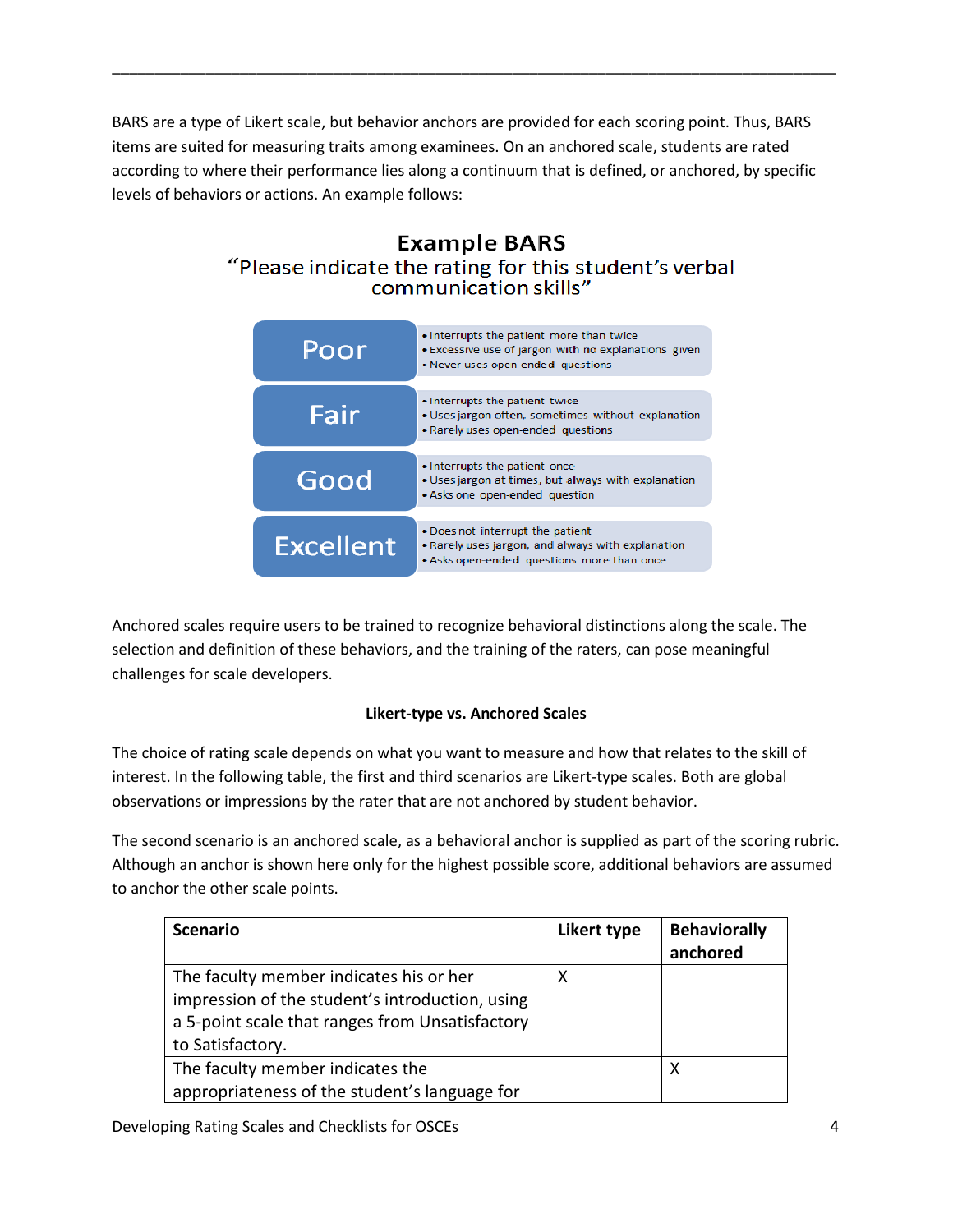| communicating with the patient using a 7-point    |   |  |
|---------------------------------------------------|---|--|
| scale, where the highest value reflects a student |   |  |
| who avoids jargon or provides additional          |   |  |
| explanations for medical terminology.             |   |  |
| The faculty member indicates his or her overall   | X |  |
| impression of the completeness of the closure,    |   |  |
| using a 9-point scale that ranges from            |   |  |
| Unacceptable to Excellent.                        |   |  |

\_\_\_\_\_\_\_\_\_\_\_\_\_\_\_\_\_\_\_\_\_\_\_\_\_\_\_\_\_\_\_\_\_\_\_\_\_\_\_\_\_\_\_\_\_\_\_\_\_\_\_\_\_\_\_\_\_\_\_\_\_\_\_\_\_\_\_\_\_\_\_\_\_\_\_\_\_\_\_\_\_\_\_\_\_

#### **Number of Scale Points**

For both types of rating scales, there need to be enough scale points to capture meaningful differences in degrees of agreement or behavior between the students being rated, while not having so many that the distinctions become trivial or difficult for the rater to make. Most recommendations suggest no fewer than three points and no more than nine points for either Likert-type or anchored rating scales.

#### **Checklists**

The second type of scale addressed in this lesson is a checklist. Checklists can be useful for capturing whether a set of actions is performed correctly. In addition, checklists are often (but not always) more objective than rating scales because the scoring is often based directly on observed actions.

Using a checklist, raters can record what behaviors or skills students are demonstrating via categorical (usually dichotomous) responses for each behavior. One common way to score checklists is to sum the responses, so that students who perform more actions are judged to be better at the set of tasks. An alternate way of scoring is to provide weights for all checklist items that represent the varying importance of each item, with the weights applied prior to summing the items.

Following are some example items similar to those commonly used in history-taking checklists:

- The student asked when the patient first developed a fever.
- The student asked the patient about her family history of cancer.
- The student asked whether the patient's pain was relieved when the patient was lying down.
- The student asked whether the patient had ever used tobacco products.

Checklist items may be ordered or not ordered. If order is not made explicit, a student who asked all the appropriate questions in a confusing or illogical order might be awarded the same number of checklist points as the student who asked the questions in a more logical or expected order. One example of order in a set of checklist items is to require that the student begins with the most open-ended question and then follow up with more specific closed questions.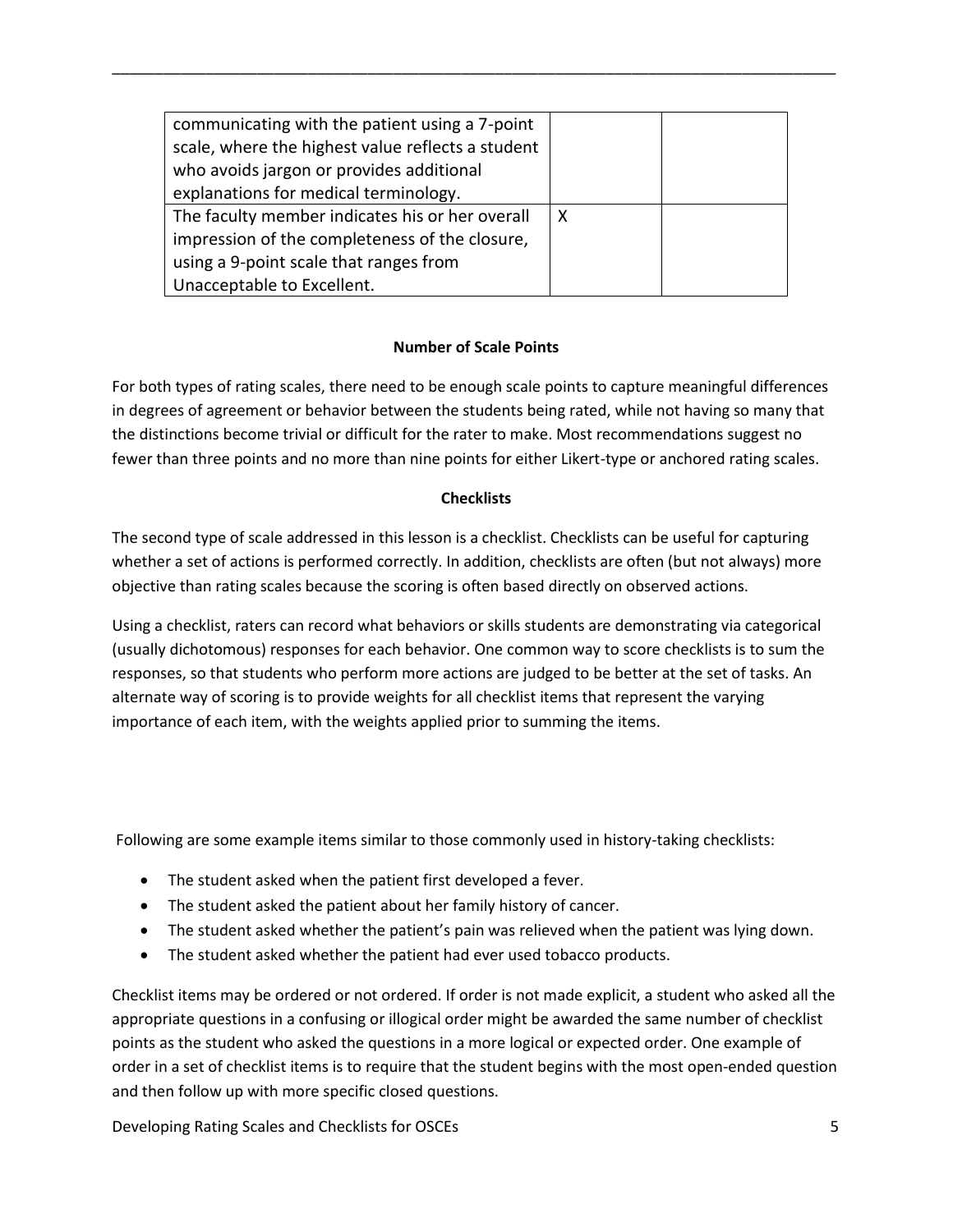Checklists can be used to quantify noncognitive skills in addition to clinical skills.

Here are some example items similar to those used in communication skills checklists:

- The student used transitional statements.
- The student checked to make sure the patient understood his or her summary.
- The student allowed the patient to speak without interruption.

One challenge with the use of checklist items in assessing noncognitive skills is the need to clearly define what counts as "Done" or "Complete" for the rater, especially if the behaviors being observed are complex or may be done in a variety of ways. For example, the definition of "transitional statement" in the first checklist item above would need to be clarified for the raters.

\_\_\_\_\_\_\_\_\_\_\_\_\_\_\_\_\_\_\_\_\_\_\_\_\_\_\_\_\_\_\_\_\_\_\_\_\_\_\_\_\_\_\_\_\_\_\_\_\_\_\_\_\_\_\_\_\_\_\_\_\_\_\_\_\_\_\_\_\_\_\_\_\_\_\_\_\_\_\_\_\_\_\_\_\_

#### **Number of Checklist Items**

Just as the number of scale points should be carefully determined for a rating scale, the number of checklist items should be carefully considered as well. This is especially true if raters are required to memorize the checklist or use a different checklist for every scenario. Vu et al. (1991) found the length of the checklist impacts the accuracy of standardized patients completing the checklist after an encounter (scoring from memory); they recommended 15 items as ideal or fewer than 30. There should be enough items to cover the construct of interest but not so many that unimportant or nonessential behaviors are listed.

#### **Rater Training**

To prevent bias in ratings, it is important to train and monitor raters throughout an OSCE administration. If raters emphasize different skills or are inconsistent in their ratings, the resulting scores may not be useful.

Raters should understand not only how a scale will be used but also why that scale was chosen. The development of a scale or checklist needs to fit with the purpose of the assessment. For example, a checklist about a physician's communication patterns is not useful if the physician is being assessed on his or her ability to explain the treatment plan to the patient.

Raters should also be made aware of common rater biases. A discussion of common sources of bias (error in ratings) will help raters to avoid these biases while rating.

#### **Common Rater Biases**

Common rater biases in a performance assessment are:

- Severity/leniency
- Halo effect
- Restriction of range
- Primacy effect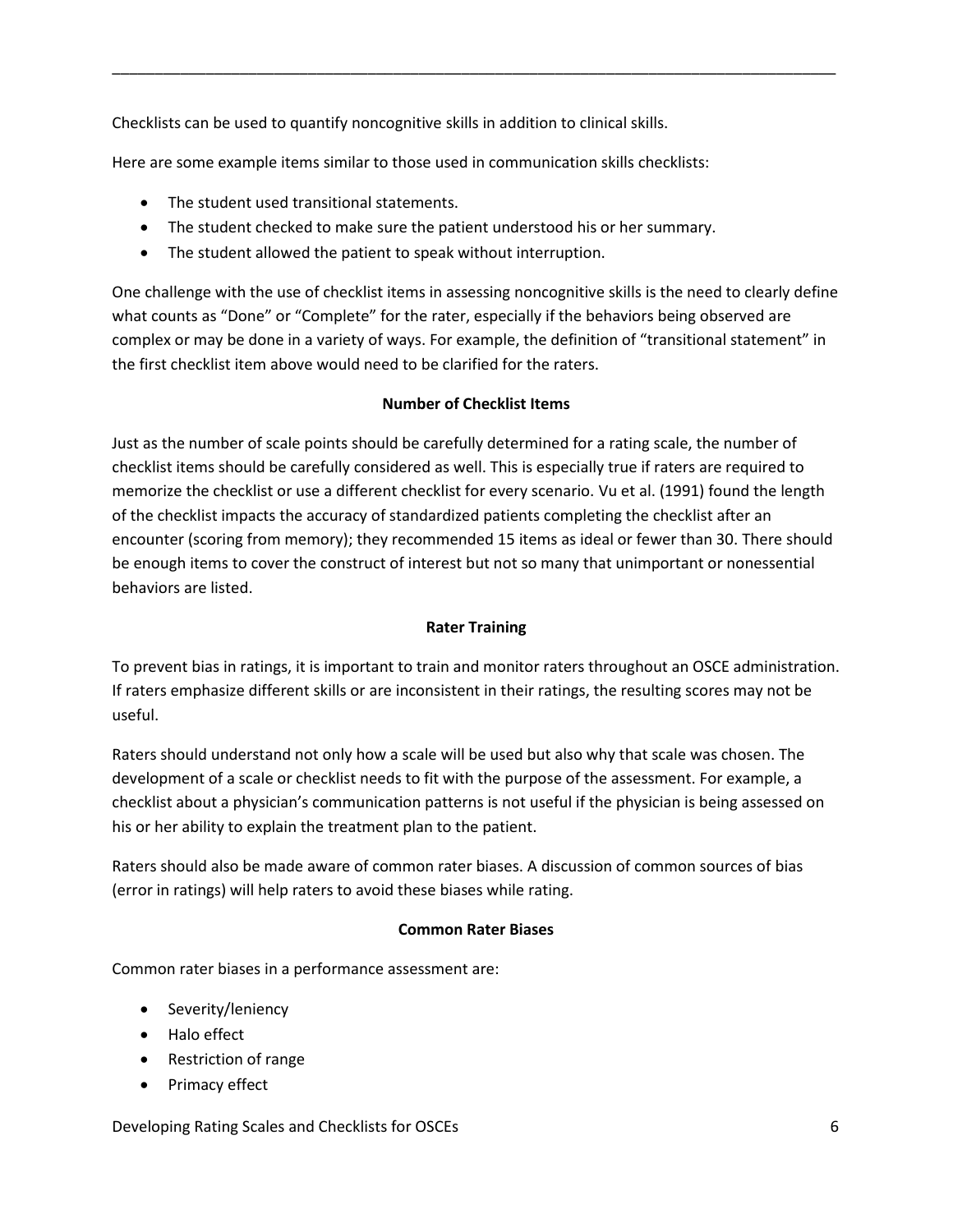To a certain degree, rater biases are unavoidable. However, awareness of different biases may help raters to avoid them. Some methods to help prevent rater biases are:

\_\_\_\_\_\_\_\_\_\_\_\_\_\_\_\_\_\_\_\_\_\_\_\_\_\_\_\_\_\_\_\_\_\_\_\_\_\_\_\_\_\_\_\_\_\_\_\_\_\_\_\_\_\_\_\_\_\_\_\_\_\_\_\_\_\_\_\_\_\_\_\_\_\_\_\_\_\_\_\_\_\_\_\_\_

- Providing experiences and exercises to help raters make reliable judgments
- Allowing the raters a chance to discuss and refine the rating criteria
- Providing raters with enough opportunities to observe sample performances and locate them along the scale correctly and consistently
- Providing raters with enough opportunities to observe student performance along the entire score scale

#### **Severity/Leniency**

Severity/leniency refers to the tendency of a rater to give low ratings (severity) or high ratings (leniency) to all students. This is not always considered a bias but rater training should be used to bring all raters to a shared idea of acceptable levels of severity (or leniency) in order to prevent extreme ratings.

#### **Halo Effect**

The halo effect occurs when raters rate participants on other (appealing or not-so-appealing) characteristics rather than the targeted ability or trait to be measured. For example, a rater may give a higher score to a checklist item related to nonverbal behavior because the rater thought the student was friendly or did well on the other checklist items but did not actually display excellent nonverbal behaviors. There may be other aspects of the student that are irrelevant to any construct.

#### **Restriction of Range**

Restriction of range, or central tendency, refers to the likelihood of raters to rate all performance in the middle of the scale, regardless of all the options available.

#### **Primacy Effect**

The primacy effect encourages raters to assume that the next performance is similar to the performances they have just seen, causing them to compare an individual with their group, rather than the scoring rubric.

#### **Reliability**

The type of scale that is selected can have an impact on the overall score reliability. For example, a rating scale that is too easy or too difficult for the group of students (eg, all of the students exhibit all of the behaviors to obtain the highest scores, or none of the students exhibit behaviors past the lowest scores) would reduce the reliability of the overall score. The following scenarios could also reduce the reliability of a score: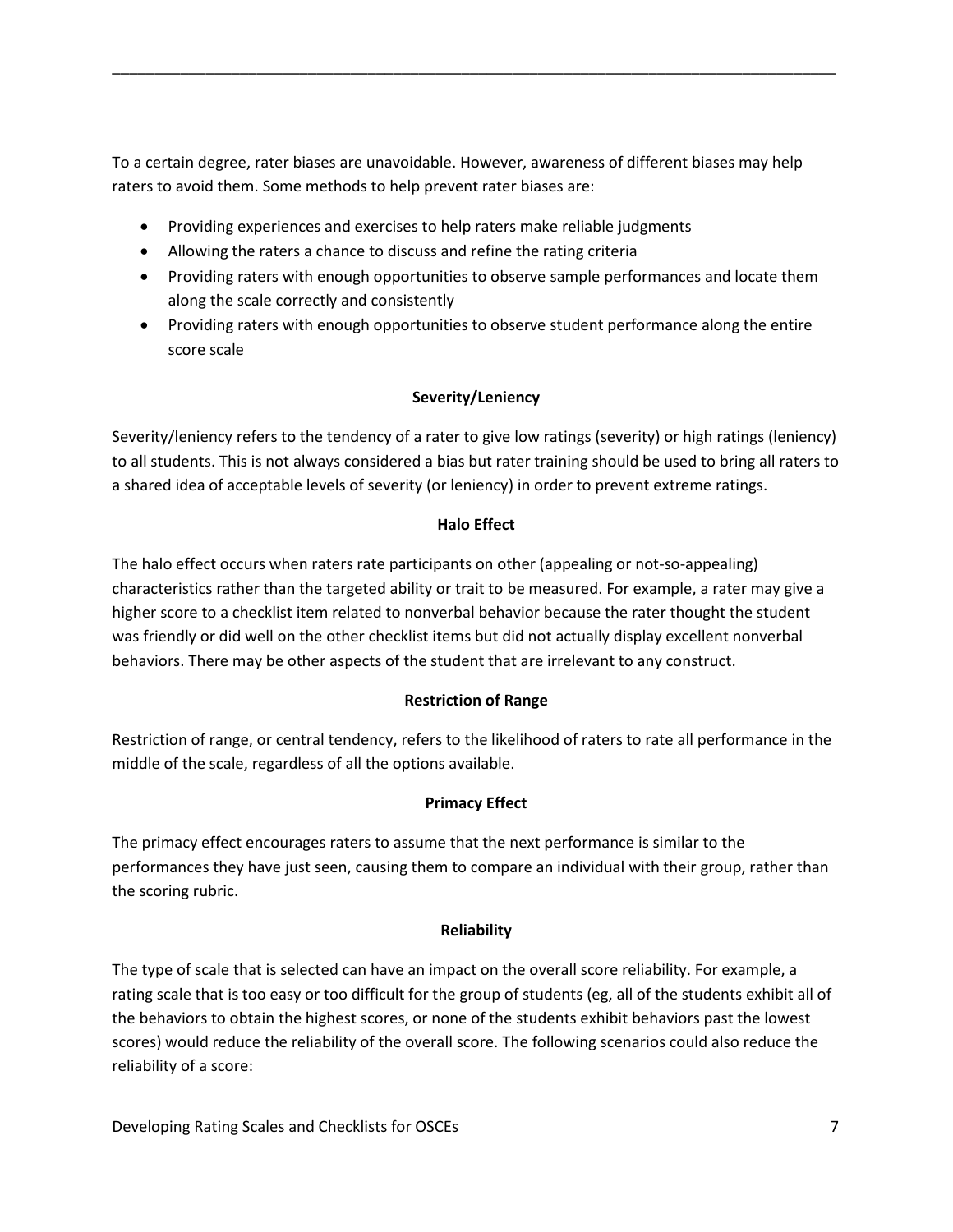A rating scale is used with too few points to represent the amount of student performance variability.

\_\_\_\_\_\_\_\_\_\_\_\_\_\_\_\_\_\_\_\_\_\_\_\_\_\_\_\_\_\_\_\_\_\_\_\_\_\_\_\_\_\_\_\_\_\_\_\_\_\_\_\_\_\_\_\_\_\_\_\_\_\_\_\_\_\_\_\_\_\_\_\_\_\_\_\_\_\_\_\_\_\_\_\_\_

- An anchored scale is used in which the anchor points are not well-defined, so that raters are not always sure of what rating to assign.
- A checklist is constructed with too few items to cover the construct of interest.
- A single global rating scale is used where an extensive checklist would be more appropriate (eg, raters are asked to provide a holistic judgment about whether they think an interview is acceptable vs. observing a set of 10 behaviors that are all necessary for an interview to be considered acceptable).

Reliability can be thought of as the precision of a scale score. A reliability estimate for a scale score indicates how much of that score is a representation of the true ability of the student and how much is error. The more reliable the score, the more confidence one can have that the score represents a student's true ability.

#### **Validity**

Validity evidence for a scale score is the evidence that shows a scale is actually measuring what it is assumed to measure and supports the use of the score in making inferences, judgments, and decisions about students. Validity evidence should be collected along with reliability evidence to ensure that the ability is not only being measured reliably but is also the targeted ability of interest.

Many of the rater biases and scenarios that negatively impact reliability also have the potential to negatively impact the validity of the scale scores in making inferences. For example:

- If raters who are too lenient produce scores that are too high, students will appear to be more capable than they actually are.
- If a checklist is too long, rater fatigue could cause raters to make errors in observation or rating.
- If an anchored scale contains too many points, this may result in distinctions being made among student performances that are not actually meaningful from an educational or clinical standpoint.
- If raters allow irrelevant aspects of the student to impact the rating scale, this will result in scores that are measuring these aspects as well as the construct of interest.

#### **Take-Home Messages**

- Common scale types used in OSCEs are rating scales and checklists.
- Rating scales can be useful for gathering judgments of student performance that are global impressions or anchored by specific student behaviors.
- Checklists can be useful for gathering multiple categorical observations of student behaviors.
- The type of scale should be carefully linked to the desired measure.
- Scale development and rater training have the potential to impact the reliability and validity of the resulting scale.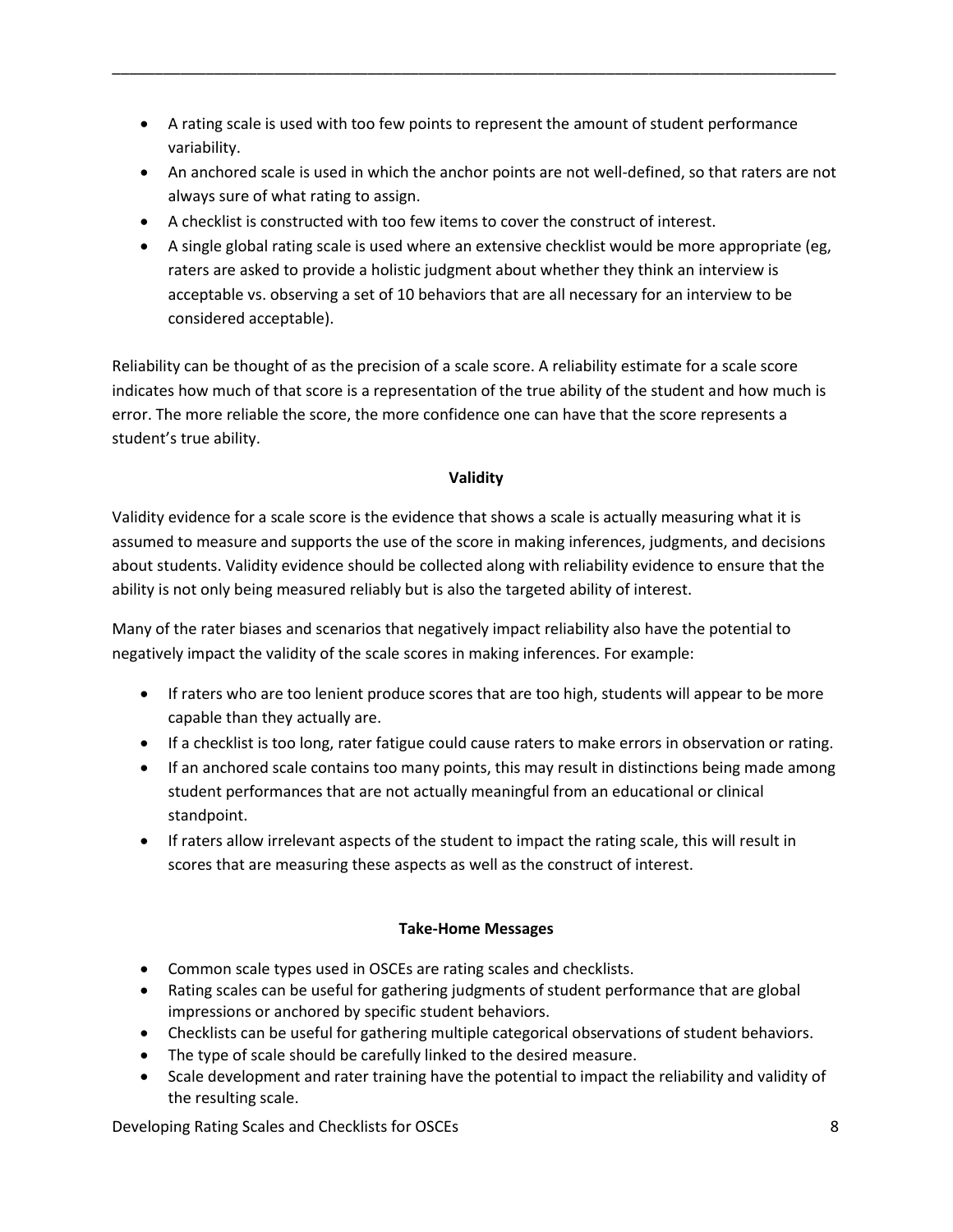#### **Resources**

\_\_\_\_\_\_\_\_\_\_\_\_\_\_\_\_\_\_\_\_\_\_\_\_\_\_\_\_\_\_\_\_\_\_\_\_\_\_\_\_\_\_\_\_\_\_\_\_\_\_\_\_\_\_\_\_\_\_\_\_\_\_\_\_\_\_\_\_\_\_\_\_\_\_\_\_\_\_\_\_\_\_\_\_\_

De Champlain, A. F., Margolis, M. J., King, A., & Klass, D. J. (1997). Standardized patients' accuracy in recording examinees' behaviors using checklists. *Academic Medicine*, 72(10), S85–S87.

[Feldman,](http://www.ncbi.nlm.nih.gov/pubmed?term=Feldman%20M%5BAuthor%5D&cauthor=true&cauthor_uid=23280532) M., [Lazzara,](http://www.ncbi.nlm.nih.gov/pubmed?term=Lazzara%20EH%5BAuthor%5D&cauthor=true&cauthor_uid=23280532) E. H., [Vanderbilt,](http://www.ncbi.nlm.nih.gov/pubmed?term=Vanderbilt%20AA%5BAuthor%5D&cauthor=true&cauthor_uid=23280532) A. A., & [DiazGranados,](http://www.ncbi.nlm.nih.gov/pubmed?term=DiazGranados%20D%5BAuthor%5D&cauthor=true&cauthor_uid=23280532) D. (2012, Fall). Rater training to support high-stakes simulation-based assessments**.** *[Journal of Continuing Education in the Health](http://www.ncbi.nlm.nih.gov/pubmed/23280532)  [Prof](http://www.ncbi.nlm.nih.gov/pubmed/23280532)essions*, 32(4), 279–86.

Gorter, S., Rethans, J. J., Scherpbier, A., van der Heijde, D., van der Vleuten, C., & van der Linden, S. (2000). Developing case-specific checklist for standardized-patient-based assessments in internal medicine: A review of the literature. *Academic Medicine*, 75(11), 1130–7.

Gray, J. D. (1996, January). Global rating scales in residency education. *Academic Medicine*, 71(1), S55– S63.

Hauenstein, N. M. A. (1998). Training raters to increase the accuracy of appraisals and the usefulness of feedback. In J. W. Smither (Ed.), *Performance appraisal*. San Francisco, CA: Jossey Bass.

Hawkins, R. E., & Boulet, J. R. (2008). Direct observation: Standardized patients. In E. S. Holmboe, & R. S. Hawkins (Eds.), *Practical guide to the evaluation of clinical competence*. Philadelphia, PA: Mosby Elsevier.

[Hettinga,](http://www.ncbi.nlm.nih.gov/pubmed?term=Hettinga%20AM%5BAuthor%5D&cauthor=true&cauthor_uid=20716097) A. M., [Denessen,](http://www.ncbi.nlm.nih.gov/pubmed?term=Denessen%20E%5BAuthor%5D&cauthor=true&cauthor_uid=20716097) E., [& Postma,](http://www.ncbi.nlm.nih.gov/pubmed?term=Postma%20CT%5BAuthor%5D&cauthor=true&cauthor_uid=20716097) C. T. (2010, September). Checking the checklist: a content analysis of expert- and evidence-based case-specific checklist items. *[Medical Education](http://www.ncbi.nlm.nih.gov/pubmed/14629415)*, 44(9), 874–83.

[Hodges,](http://www.ncbi.nlm.nih.gov/pubmed?term=Hodges%20B%5BAuthor%5D&cauthor=true&cauthor_uid=14629415) B., [& McIlroy,](http://www.ncbi.nlm.nih.gov/pubmed?term=McIlroy%20JH%5BAuthor%5D&cauthor=true&cauthor_uid=14629415) J. H. (2003, November). Analytic global OSCE ratings are sensitive to level of training. *[Medical Education](http://www.ncbi.nlm.nih.gov/pubmed/14629415)*, 37(11), 1012–6.

[Hodges,](http://www.ncbi.nlm.nih.gov/pubmed?term=Hodges%20B%5BAuthor%5D&cauthor=true&cauthor_uid=10536636) B., [Regehr,](http://www.ncbi.nlm.nih.gov/pubmed?term=Regehr%20G%5BAuthor%5D&cauthor=true&cauthor_uid=10536636) G., [McNaughton,](http://www.ncbi.nlm.nih.gov/pubmed?term=McNaughton%20N%5BAuthor%5D&cauthor=true&cauthor_uid=10536636) N., [Tiberius,](http://www.ncbi.nlm.nih.gov/pubmed?term=Tiberius%20R%5BAuthor%5D&cauthor=true&cauthor_uid=10536636) R., & [Hanson,](http://www.ncbi.nlm.nih.gov/pubmed?term=Hanson%20M%5BAuthor%5D&cauthor=true&cauthor_uid=10536636) M. (1999, October). OSCE checklists do not capture increasing levels of expertise. *Academic Medicine*, 74(10), 1129–34.

[Iramaneerat,](http://www.ncbi.nlm.nih.gov/pubmed?term=Iramaneerat%20C%5BAuthor%5D&cauthor=true&cauthor_uid=17693619) C., [& Yudkowsky,](http://www.ncbi.nlm.nih.gov/pubmed?term=Yudkowsky%20R%5BAuthor%5D&cauthor=true&cauthor_uid=17693619) R. (2007, September). Rater errors in a clinical skills assessment of medical students. *[Evaluation in the Health Professions](http://www.ncbi.nlm.nih.gov/pubmed/17693619)*, 30(3), 266–83.

[McIlroy,](http://www.ncbi.nlm.nih.gov/pubmed?term=McIlroy%20JH%5BAuthor%5D&cauthor=true&cauthor_uid=12114150) J. H., [Hodges,](http://www.ncbi.nlm.nih.gov/pubmed?term=Hodges%20B%5BAuthor%5D&cauthor=true&cauthor_uid=12114150) B., [McNaughton,](http://www.ncbi.nlm.nih.gov/pubmed?term=McNaughton%20N%5BAuthor%5D&cauthor=true&cauthor_uid=12114150) N., & [Regehr,](http://www.ncbi.nlm.nih.gov/pubmed?term=Regehr%20G%5BAuthor%5D&cauthor=true&cauthor_uid=12114150) G. (2002, July). The effect of candidates' perceptions of the evaluation method on reliability of checklist and global rating scores in an objective structured clinical examination. *Academic Medicine*, 77(7), 725–8.

Pangaro, L., & Holmboe, E. S. (2008). Evaluation forms and global rating scales. In E. S. Holmboe, & R. S. Hawkins (Eds.), *Practical guide to the evaluation of clinical competence*. Philadelphia, PA: Mosby Elsevier.

[Regehr,](http://www.ncbi.nlm.nih.gov/pubmed?term=Regehr%20G%5BAuthor%5D&cauthor=true&cauthor_uid=9759104) G., [MacRae,](http://www.ncbi.nlm.nih.gov/pubmed?term=MacRae%20H%5BAuthor%5D&cauthor=true&cauthor_uid=9759104) H., [Reznick,](http://www.ncbi.nlm.nih.gov/pubmed?term=Reznick%20RK%5BAuthor%5D&cauthor=true&cauthor_uid=9759104) R. K., & [Szalay,](http://www.ncbi.nlm.nih.gov/pubmed?term=Szalay%20D%5BAuthor%5D&cauthor=true&cauthor_uid=9759104) D. (1998, September). Comparing the psychometric properties of checklists and global rating scales for assessing performance on an OSCE-format examination. *Academic Medicine*. 73(9), 993–7.